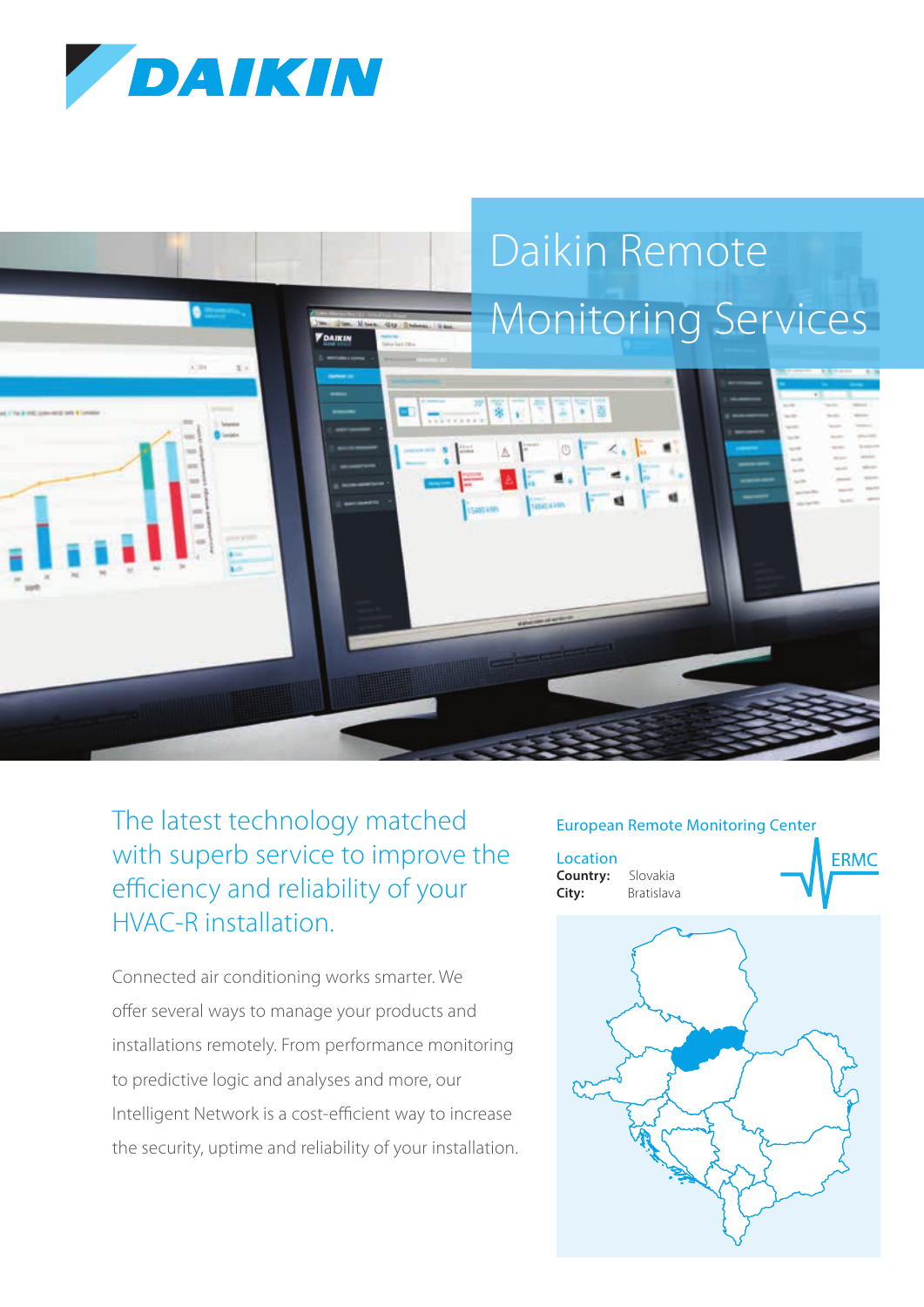# Prediction by remote monitoring

# Predicting breakdowns ahead of time

Trouble, such as abnormal stopping or unexpected repairs, can be significantly reduced by the Daikin Remote Monitoring Center linked to a local service contract offered by Daikin or Partners.

#### **Analytics**

Data is our raw material, and data analytics is our product. The continuous monitoring and analysis of a system's operating data is not only the key to ensuring efficient operation, cutting operating and maintenance costs and optimizing user comfort. Data analysis also provides further valuable and often surprising insights.

### Hassle-free connection

We know that connecting a system to the cloud can often be a real challenge – but that's no longer your problem. We'll take care of the connection, including the mobile network and the router, both of which are remotely monitored to maximize infrastructure reliability.

#### Daikin Cloud Service

Our web-based service provides reliable and secure remote monitoring. Our top priority is to earn your trust. Daikin Cloud Service meets the highest security standards in all respects – safeguarding your data privacy as well as transporting and storing your data securely at all times.

# The benefits of remote monitoring

#### Remote monitoring or control

Daikin Cloud Service is a webbased remote monitoring and control solution for HVAC systems that can even manage the energy consumption of several buildings at once. There's no need to install any special software. Everything is accessible using a standard browser, whether via a computer or a mobile device.

#### No potential problem goes unnoticed

What's more, Daikin Cloud Service provides automatic notification if it detects a possible malfunction. This unique predictive notification feature enables service measures to be initiated even before the user notices that a problem has arisen – thus maximizing reliability and minimizing service costs.

#### Maximum performance

The performance of even the best system can be impaired if it is not properly operated. Continuous monitoring allows load profiles, usage patterns and operating conditions to be closely followed. The data obtained is the basis for optimizing a system's operation and maintenance as well as its return on investment.

### Real case

Real life examples, how continuous monitoring and data analysis could be useful:



#### Lower VRV consumption

Thanks to analysis of the VRV systems energy consumption data, we could provide the recommendation, how to change the usage pattern. The result was 20% reduction of electricity costs for cooling and about 15% in heating.



#### Spare refrigeration capacity

Long term monitoring of the Conveni pack, identified that the client has a 40% spare refrigeration capacity. This allowed to reduce the number of installed devices and thus save the investment costs.



#### Higher outlet temperature

Thanks to operation data analysis, we identified the possible comfort issues. Following operation assessment provided the base for taking the countermeasures to increase their comfort.



#### Lower investment costs

Operation data analysis of the old VRV system confirmed, that the replacement capacity and system layout could be optimized. This allowed to decrease investment costs of the replacement system and to resolve comfort issues.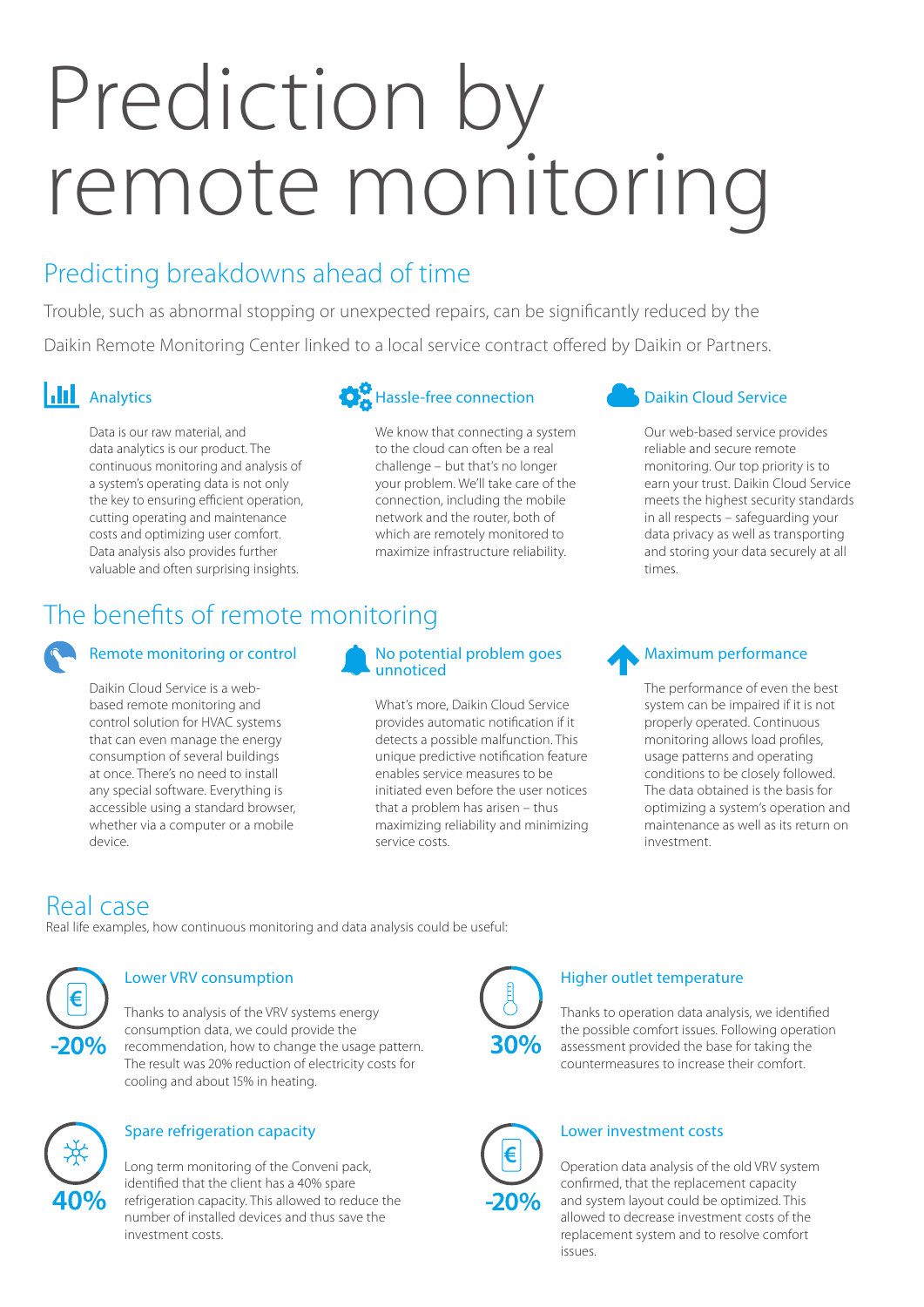# Cost and energy saving support

# Customized energy savings

Not only can Daikin measure total energy usage but it can also provide an optimal energysaving plan that is unique to each customer's environment due to a wide selection of services.



**Client:** Lyon, France (in Central France), Building C (office building) **Solution:** VRV type air conditioner (Total: 14 HP) **Start of Energy-Saving Control:** June 2008 **Reduction results:** 36% reduction in air conditioning power consumption.

**Control overview:** Power consumption is reduced with almost no effect on the indoor temperature by increasing the indoor unit refrigerant temperature.

**Control results:** Comparison of performance with and without control.



**Client:** Jarošova Office Centre, Bratislava, Slovakia **Solution:** 22 VRVIII outdoor units, 449 FXLQ **Start of Energy-Saving Control:** August 2018 **Reduction results:** During the observed period energy consumption in cooling mode was decreased by 25% and in heating mode by 15%. At the whole year scale we expect the savings about 10%. **Control overview:** With the help of energy consumption data analysis, energy savings opportunities were identified and implemented. **Control results:** There is a further potential for energy savings with the help of continuous remote monitoring of the complete equipment operation parameters.





**Client:** VMD Business Centre Tower B, Zagreb **Start of Energy-Saving Control:** January 2019 **Solution and system components:** 57 VRV IV heat pumps, 685 ceiling cassettes, 2 intelligent Touch Manager units **Year of installation:** 2014/2015 **Total capacity:** 2.400 kW **Reduction results:** Expected reducing of power consumption 15-20%. **Control overview:** Reducing of power consumption with no effect on the indoor temperature and comfort.

**Control results:** Predictive and proactive maintenance, remote support.

#### **Client:** Einsteinova

**Start of Energy-Saving Control:** January 2019 **Control overview:** Besides the proven and reliable VRV systems, integral part of the solution is the cloud service especially its predictive error notification feature.

This feature ensures, that the service organisation is immediately notified not only about the occurred error, but also about the potential problems that not occurred yet.

This allows the service organisation to react quickly and shorten the time needed to solve potential problem.

As this building is not only cooled by VRV, but heated as well, this feature has special importance.